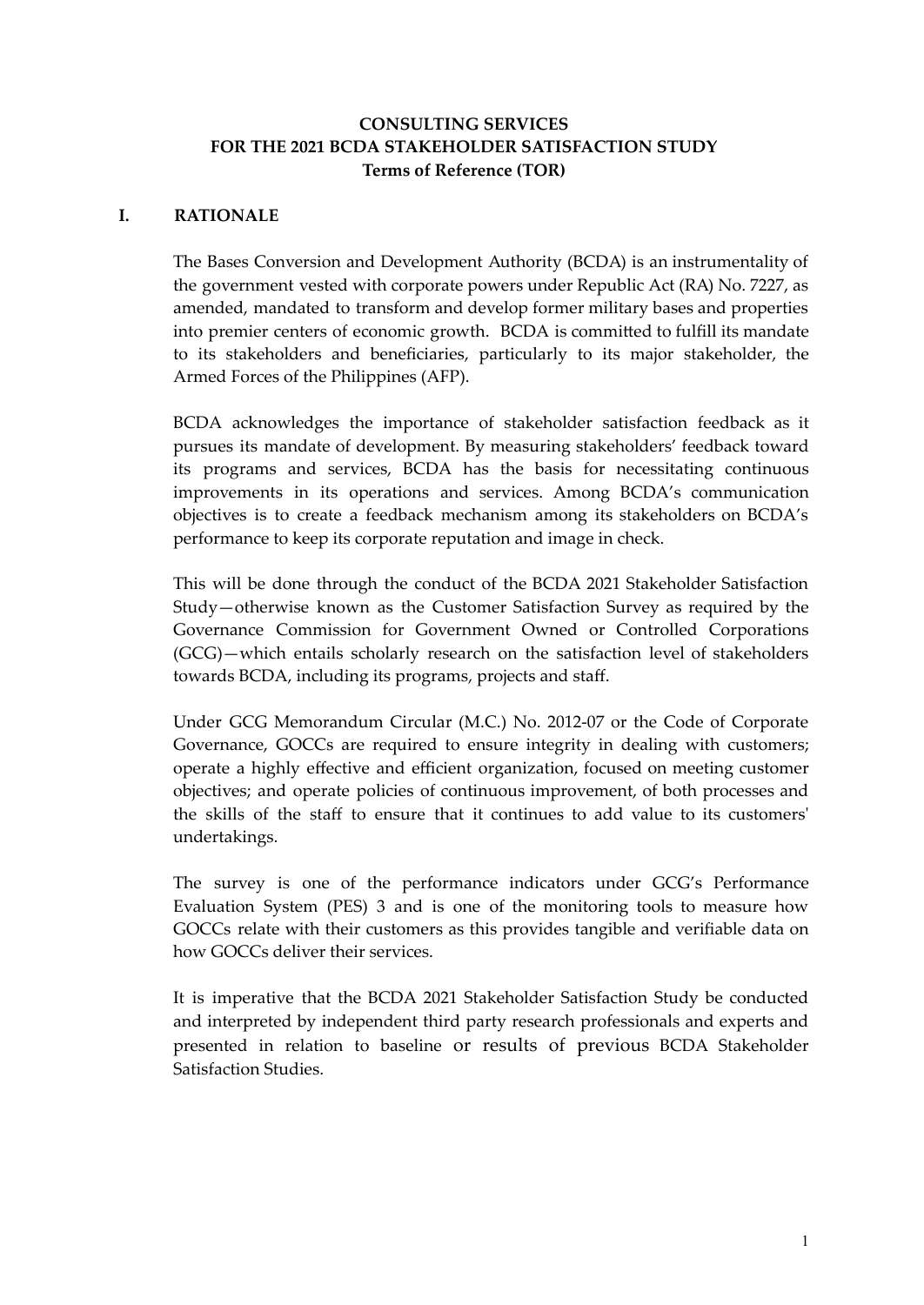# **II. BACKGROUND**

The conduct of the BCDA 2021 Stakeholder Satisfaction Study, otherwise known as the Customer Satisfaction Survey, is guided by the following:

# **A. Republic Act No. 10149 (RA No. 10149):** "GOCC GOVERNANCE ACT OF 2011"

"An act to promote financial viability and fiscal discipline in government-owned or -controlled corporations and to strengthen the role of the state in its governance and management to make them more responsive to the needs of public interest and for other purposes"

The Act maintains that the State recognizes the role of GOCCs in achieving sustainable and inclusive growth in aid of economic development. With this recognition is the need for the State to ensure that the operations of GOCCs are rationalized and monitored centrally so that assets and resources are used efficiently; that the governance of GOCCs is carried out in a transparent, professional, fully accountable manner and with competence; and that a reporting and evaluation system is enforced.

Republic Act (R.A.) No. 10149 mandates the GCG to establish a performance evaluation system (PES) which shall apply to all GOCCs in general and to the various GOCC classifications. RA 10149 mandates GCG to actively exercise the State's ownership rights through the institutionalization of the PES.

# **B. Executive Order 605, s. 2007**

"INSTITUTIONALIZING THE STRUCTURE, MECHANISMS AND STANDARDS TO IMPLEMENT THE GOVERNMENT QUALITY MANAGEMENT PROGRAM, AMENDING FOR THE PURPOSE ADMINISTRATIVE ORDER NO. 161, S. 2006"

EO 605 directs: "All departments and agencies…to adopt the ISO 9001:2008 Quality Management Systems as part of the implementation of a government-wide quality management program. The quality management systems shall be certified for demonstrated conformity with ISO 9001:2008 and the applicable Government Quality Management Systems Standards (GQMSS), with priority to be given to frontline services."

# **C. ISO 9001:2015**

ISO 9001:2015 is the latest version of ISO 9001:2008. According to the website of the International Organization for Standardization (www.iso.org), "ISO 9001:2015 specifies requirements for a quality management system when an organization:

a. needs to demonstrate its ability to consistently provide products and services that meet customer and applicable statutory and regulatory requirements; and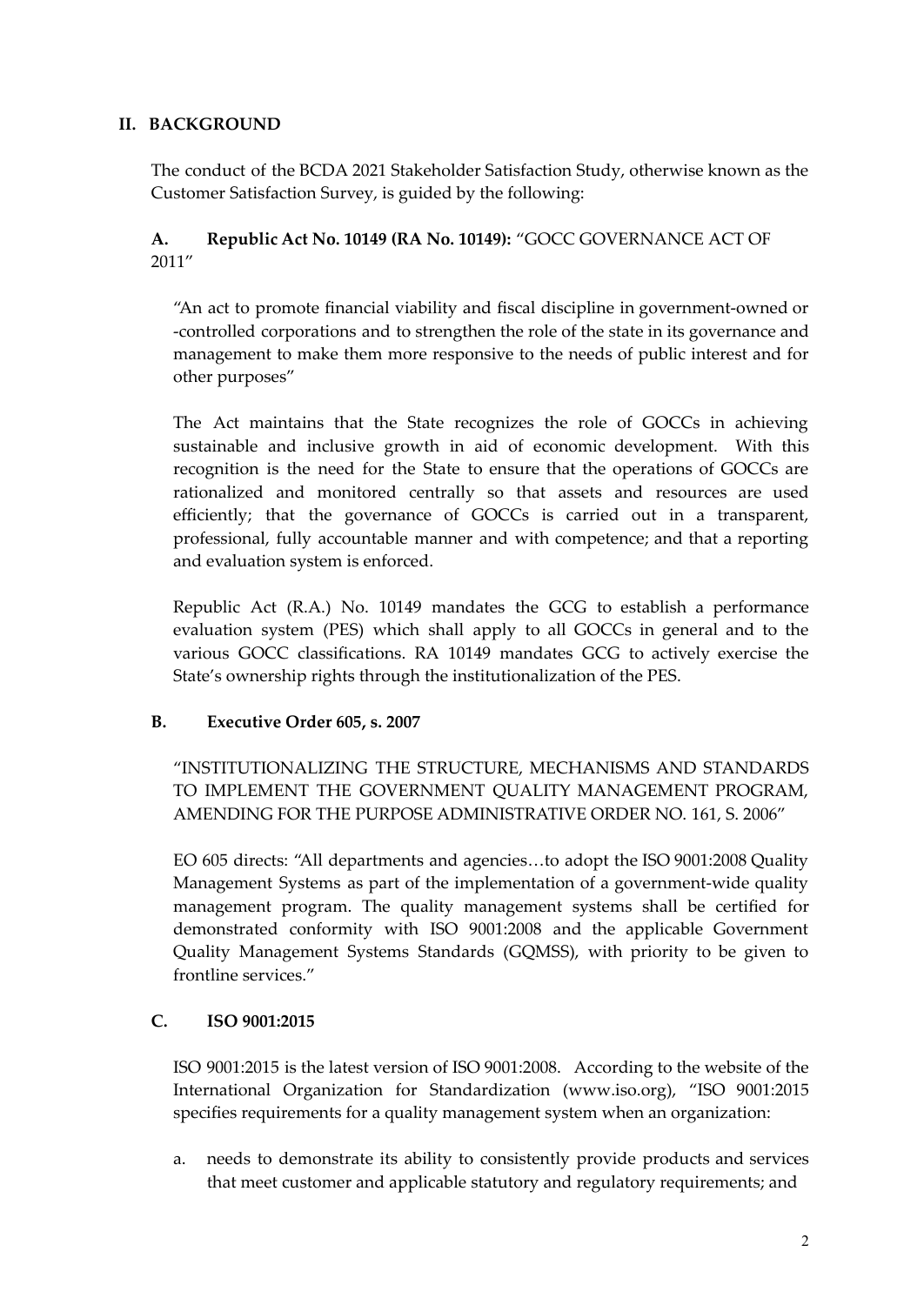b. aims to enhance customer satisfaction through the effective application of the system, including processes for improvement of the system and the assurance of conformity to customer and applicable statutory and regulatory requirements."

## **D. Standard Guidelines and Recommendations of the GCG:**

a. GCG Memorandum Circular (M.C.) No. 2013-02 establishes the Performance Evaluation System for the GOCC Sector / Performance Evaluation System Guidebook

The (GCG) created a Performance Evaluation System which discusses extensively on the Social Impact Perspective, which "refers to the national and community-wide impact (socio-economic) of the services delivered by the GOCC." It further explains though that "the GOCC may or may not include a social impact perspective if its social impact cannot be differentiated from its outcome in the stakeholder perspective."

In order to measure the stakeholders' perspective on the effectiveness of service delivery by the GOCC, the GCG directs all GOCCs to implement customer and/or stakeholder satisfaction surveys conducted by independent third parties from the private sector.

| Themes |                             | Description                                                                                                                        |
|--------|-----------------------------|------------------------------------------------------------------------------------------------------------------------------------|
| 1.     | <b>Timeliness</b>           | Rate of the delivery of services done within<br>agreed timeframes                                                                  |
| 2.     | Ease of Access              | Rate of understanding of services provided<br>and how to access the service (Service<br>delivery channels and channel preferences) |
| 3.     | Staff                       | Rate staff in terms of: Knowledge,<br>Understanding client needs, helpfulness<br>and if easy to work with                          |
| 4.     | Quality                     | Rate the quality of service (delivered to<br>expectations)                                                                         |
| 5.     | Outcome                     | Rate the outcomes achieved or meeting<br>certain requirements                                                                      |
| 6.     | <b>Overall Satisfaction</b> | On a scale of X, how satisfied are you with<br>the service provided by the GOCC?                                                   |

Surveys should test the level of satisfaction in any of these areas: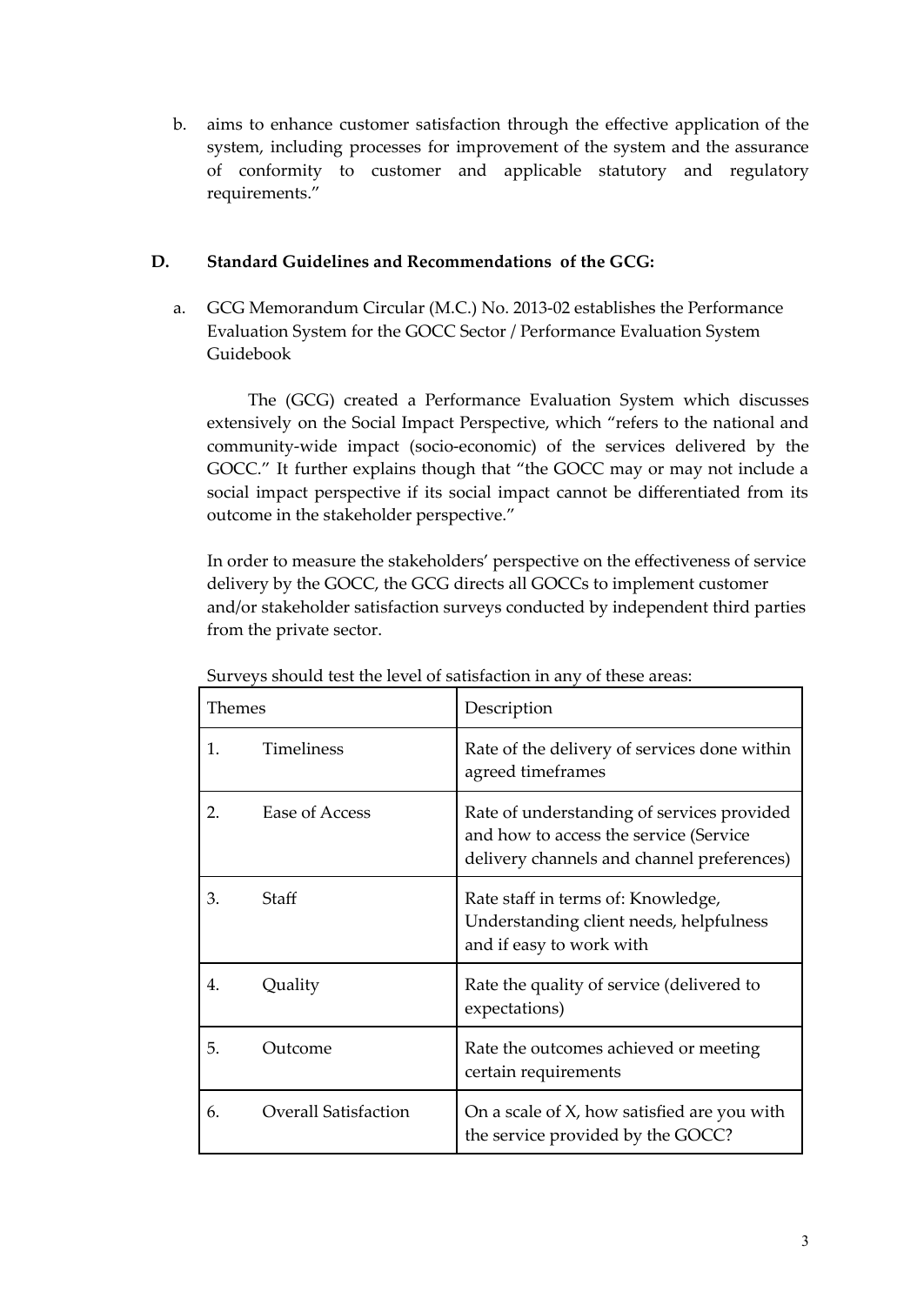The Performance Evaluation System Guidebook can be accessed via: <https://gcg.gov.ph/files/ONzRUkhMxaipEfjfn8b6.pdf>

b. Guidebook for GOCCs Enhanced Standard Methodology for the Conduct of the Customer Satisfaction Survey (Starting 2020)

The Guidebook refers to the standard methodology and guidance on data gathering methods, sampling procedure, data collection and administration of the data collection instrument, data processing, analysis, formulation of the project team and documentation.

The Guidebook can be accessed online via: <https://gcg.gov.ph/files/0Pcv1VVgGf08JtLrlmIE.pdf> .

c. Survey questionnaires for the Conduct of Customer Satisfaction Survey Starting 2020.

The GCG transmitted survey questionnaires for business organization customers of BCDA. The GCG requires strict adherence to the guidelines in the implementation of the annual customer survey. Modification or alteration of the transmitted questionnaires is prohibited. GOCCs however may add questions specific to their services in accordance with guidelines prescribed.

d. Classifications of GOCCs According to Survey Methodology (Starting 2020)

Among respondents of BCDA to the Customer Satisfaction Survey are business organizations (foreign and local companies) and government agencies (e.g. AFP) as indicated in the GCG Classification. The prescribed methodology is telephone or face-to face interview. The Classification can be accessed online via <https://gcg.gov.ph/files/Kba69mewyrgfv6xS6k2O.pdf>

e. GCG Memorandum Circulars

*GCG MC No. 2012-07 or the Code of Corporate Governance*

Under this circular, GOCC Governing Boards are required to: (a) Ensure integrity and honesty in dealings with customers and operate a highly effective and efficient organization, focused on meeting customer objectives with the aim of providing services which give fair value and consistent quality, reliability and safety in return for the price paid for the same. (b) Operate policies of continuous improvement, of both processes and the skills of the staff, to take best advantage of advances in all aspects of society in order to ensure that it continues to add value to its customers' businesses.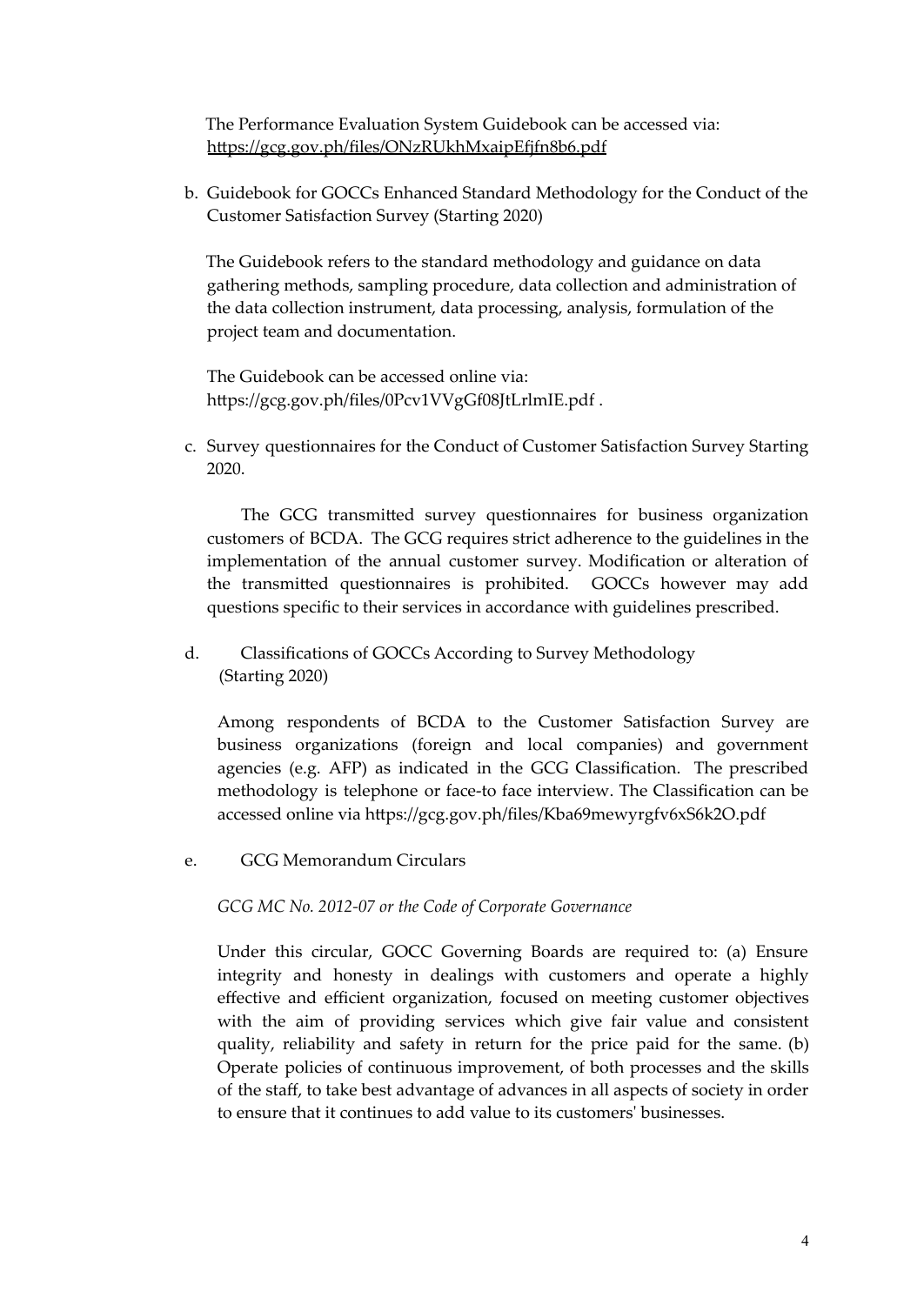#### *GCG MC No. 2013-02 (Re-lssued) and 2017 -02*

Under these circulars, the Performance Evaluation System is discussed. GCG made it mandatory for GOCCs to conduct an annual Customer Satisfaction Survey (CSS) as one of the performance indicators under the said Performance Evaluation System (PES). The CSS serves as one of the monitoring tools to measure how GOCCs relate with their customers as this provides tangible and verifiable data on how GOCCs deliver their services.

f. Additional Guidelines in the Conduct of the Customer Satisfaction Survey (CSS) for 2020 in the GOCC Sector (14 August 2020)

The GCG extends the applicability of the previously issued Notice to All GCG Stakeholders dated 14 August 2020 with subject "Additional Guidelines in the Conduct of the Customer Satisfaction Survey (CSS) for 2020 in the GOCC Sector" to the conduct of the CSS for 2021.

The notice was issued considering that the COVID-19 pandemic is still ongoing and is still causing uncertainties in the capacity of the GOCCs to fully comply with the requirements of the Enhanced Standard Methodology for the Conduct of the Customer Satisfaction Survey.

### **III. BUDGET:**

The Approved Budget of the Contract (ABC) is **Eight Hundred Thousand Pesos Only (Php800,000.00)**, inclusive of all applicable government taxes and fees and incidental expenses.

### **IV. OBJECTIVES:**

The objectives of the Consulting Services for the Stakeholder Satisfaction Study are:

A. To generate feedback from identified stakeholders of BCDA;

B. To enable BCDA to measure its performance in delivering its service to stakeholders based on satisfaction metrics and the variables identified by GCG— Timeliness; Ease of Access; Staff; Quality; and, Outcome;

C. To provide benchmarks and identify specific actions that BCDA can take to improve its performance and incorporate these as part of strategic planning;

D. To help identify organizational risks and opportunities guided by ISO 9001 standards;

E. To comply with good governance conditions prescribed by the GCG and ISO 9001 standards.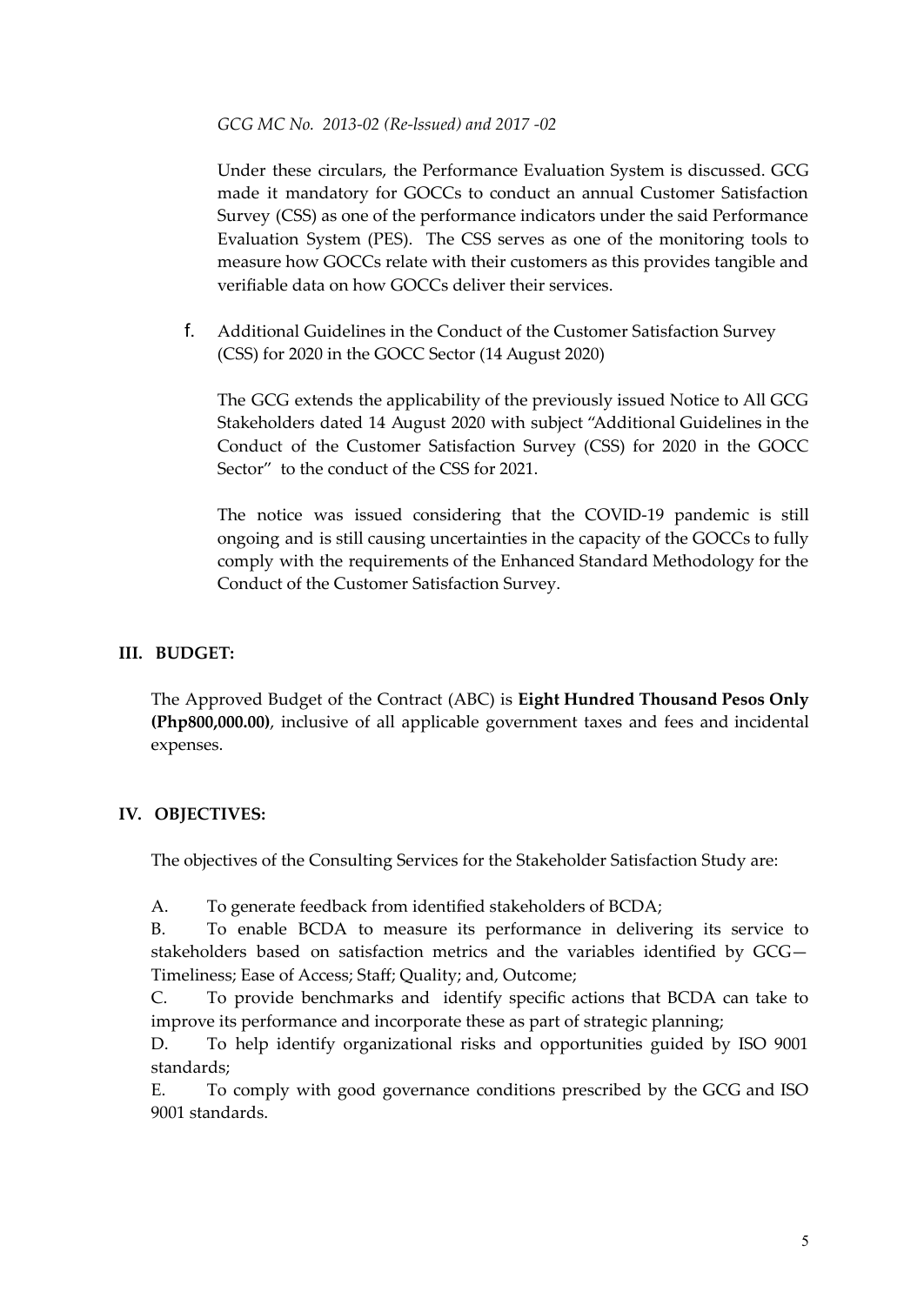### **V. SCOPE OF WORK/TECHNICAL SPECIFICATIONS AND DELIVERABLES:**

- A. The CONSULTANT shall perform research, data gathering, data processing, analysis and assessment for the BCDA 2021 Stakeholder Satisfaction Study, in accordance to the Guidebook for GOCCs Enhanced Standard Methodology for the Conduct of the Customer Satisfaction Survey (Starting 2020) and the Classifications of GOCCs According to Survey Methodology (Starting 2020)," which forms part of the Terms of Reference (TOR). The study shall include the following activities:
	- 1. Development of the research design and methodology based on Guidelines of the Governance Commission on GOCCs (GCG). The Consultant shall submit the research design and methodology, subject to BCDA review and approval prior to implementation;
	- 2. Development of the study based on:
		- a. Baseline data provided by previous BCDA Stakeholder Satisfaction Studies;
		- b. Performance measures and good governance conditions prescribed by the GCG; and,
		- c. ISO 9001:2015 standards.
	- 3. Design, formatting and reproduction of research instruments compliant with the Guidelines of the GCG, subject to review and approval of BCDA;
	- 4. Conduct of research sampling and data-gathering methods that are compliant with the Guidelines of the GCG and can adequately cover the objectives of the BCDA Stakeholder Satisfaction Study;
- B. The CONSULTANT shall perform data collection and data processing necessary for the BCDA 2021 Stakeholder Satisfaction Study based on the Guidebook for GOCCs Enhanced Standard Methodology for the Conduct of the Customer Satisfaction Survey (Starting 2020), the Classifications of GOCCs According to Survey Methodology (Starting 2020) and the GCG-transmitted survey questionnaires for the Conduct of Customer Satisfaction Survey as attached, as part of the TOR. The study shall include the following activities:
	- 1. Employment of appropriate sampling method prescribed in the GCG Guidelines. Probability sampling in identifying the respondents based on customer universe provided by BCDA. The employment of purposive sampling may include multi-stage random sampling, systematic random sampling, and cluster sampling to ensure that the sample is representative of the customer population of BCDA;
	- 2. Data collection shall be done by trained field interviewers using a structured pen and paper questionnaire following GCG's prescribed methodology;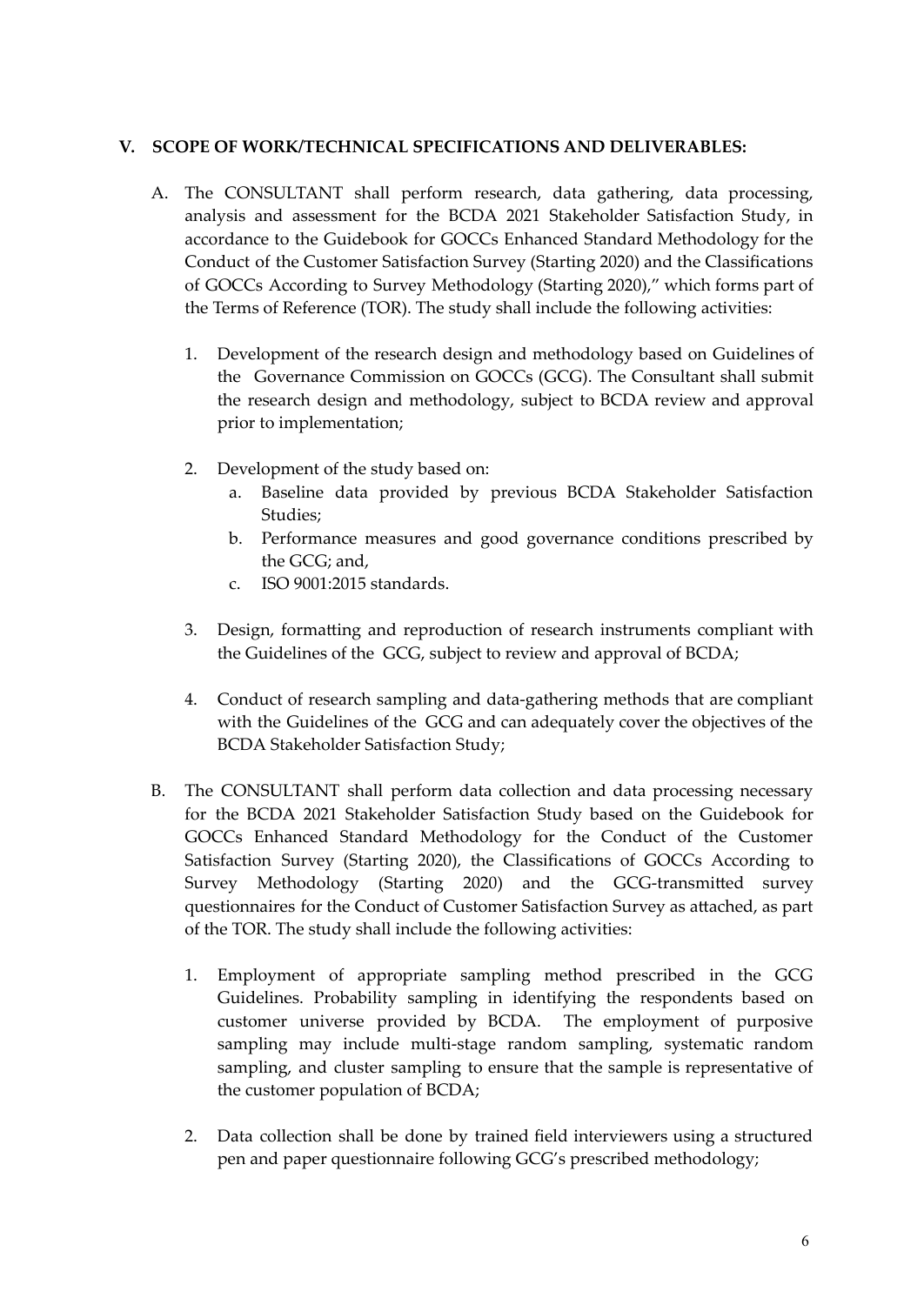- 3. Attendance in meetings and conduct of interviews by trained field interviewers using a structured pen and paper questionnaire, site visits and survey implementation (guided or online) in BCDA's areas of operations such as Pampanga, Tarlac, Bataan, La Union, Baguio and Metro Manila shall be part of the data gathering activities;
- 4. Correspondence with respondents in the most professional manner, and pursued using the most appropriate form (i.e. formal communication, online communication, among other proper channels);
- 5. Processing of existing data for report preparation in aid of determining satisfaction of stakeholders within the prescribed period of the study;
- 6. Utilization of data collection instruments through a structured pen and paper questionnaire to ensure consistency all throughout the project and with the least possible interviewer bias. The questionnaire may be composed of two (2) sections :
	- a. Screener
	- b. Main questionnaire
- 7. Determine and report to BCDA the overall satisfaction/dissatisfaction rating, the reasons for the satisfaction/dissatisfaction rating and the factors contributing to the satisfaction/dissatisfaction rating ;
- C. The CONSULTANT shall perform data analysis and provide recommendations for consideration of top management in pursuing its plans and programs for stakeholders—guided by GCG Guidelines and the ISO 9001: 2015 standards.
	- 1. Comparative analysis with previous results shall be made part of the new study, as applicable.
	- 2. Analysis of survey results shall be based on the analysis plan provided in the GCG guideline. The analysis should include a reading of the following segments:
		- a. Total
		- b. By area (for nationwide coverages)
		- **c.** By customer type
			- 1. General public
			- 2. Businesses
		- d. By type of service availed
		- e. By rating
			- 1. Positive raters
			- 2. Negative raters
	- 3. Preparation of in-depth and comprehensive recommendations—focused on the needs of stakeholders.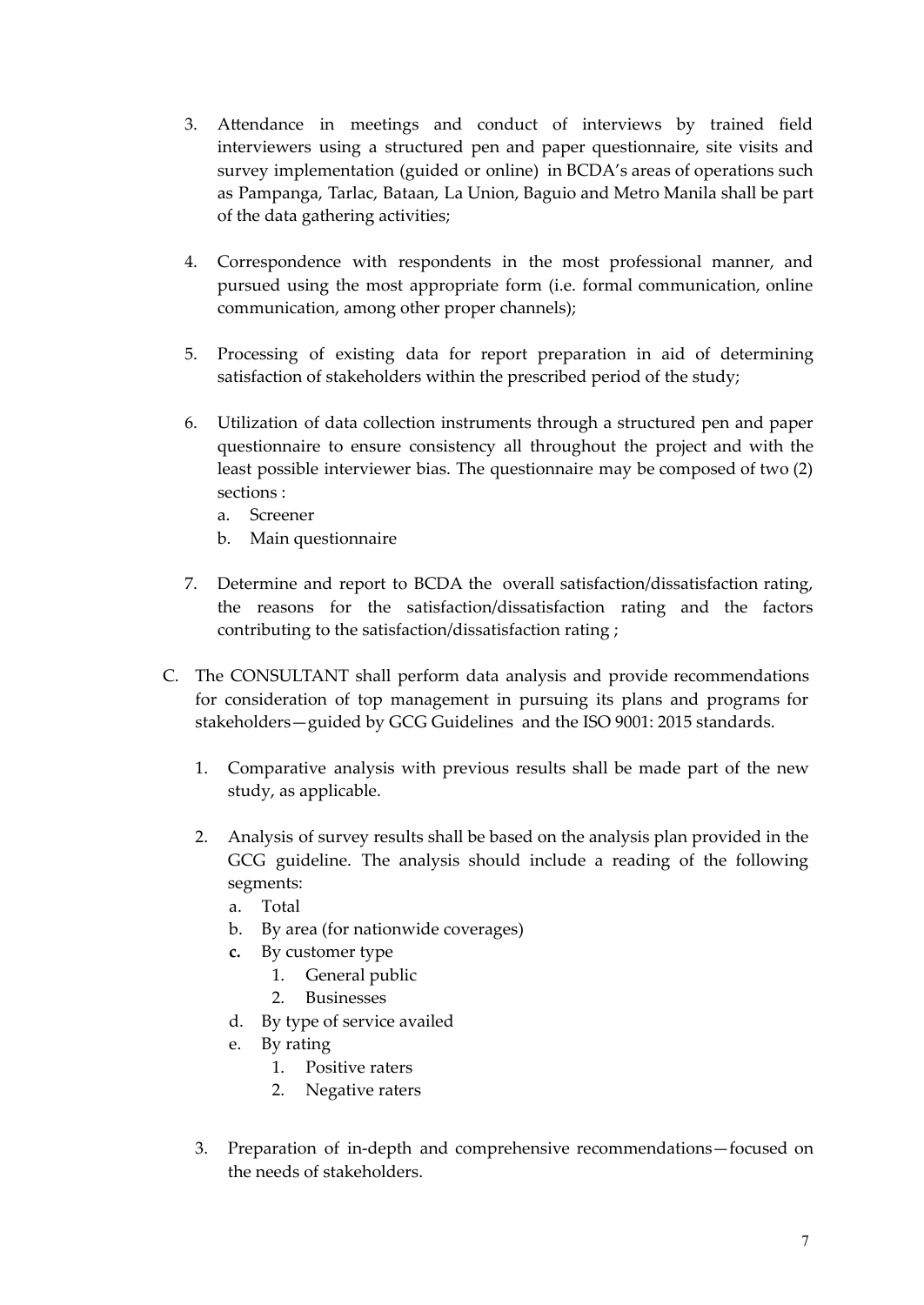- D. The CONSULTANT shall prepare, present and submit to BCDA top management the BCDA Stakeholder Satisfaction Study with supporting comprehensive reports, based on GCG guidelines and BCDA requirements.
- E. The CONSULTANT shall conduct a two-part study to give an overall picture of stakeholder satisfaction rating and feedback from BCDA's various stakeholders apart from those identified by GCG.
	- 1. The first phase shall focus on the GCG-prescribed guidelines, requirements and recommended respondents (business partners, government officials, etc.). The results of the first phase of the study shall be submitted to the GCG on January 30, 2022.

| <b>ACTIVITY</b>                  | <b>DOCUMENT FOR</b><br><b>SUBMISSION</b>                                      | <b>DUE</b>                         |
|----------------------------------|-------------------------------------------------------------------------------|------------------------------------|
| Project<br>Implementation        | Supervision/Observation<br>Report<br>Fieldwork Progress Report                | Quarterly<br>Monitoring<br>Report  |
| Back-checking &<br>spot checking | Back-checking and<br>Spot-checking Report                                     | Quarterly<br>Monitoring<br>Report  |
| Data processing                  | Spot-checking Report for<br>Data Processing<br>Data Quality Control<br>Report | Annual<br>Accomplishment<br>Report |
| Analysis                         | <b>Final Report</b>                                                           | Annual<br>Accomplishment<br>Report |

The GCG provided a list of required documents for submission per activity:

The following analyses are the minimum required information to be presented in the Final Report:

- a. Data-gathering methodology (i.e. sampling procedure, total primary customers, sample size used, survey methodology, frequency of data collection)
- b. Percentage of satisfied customers using Top 2 Box (Very satisfied and Satisfied)
- c. Averaging of the Overall Satisfaction Rating
- d. Comparison of Current Year Ratings versus previous year ratings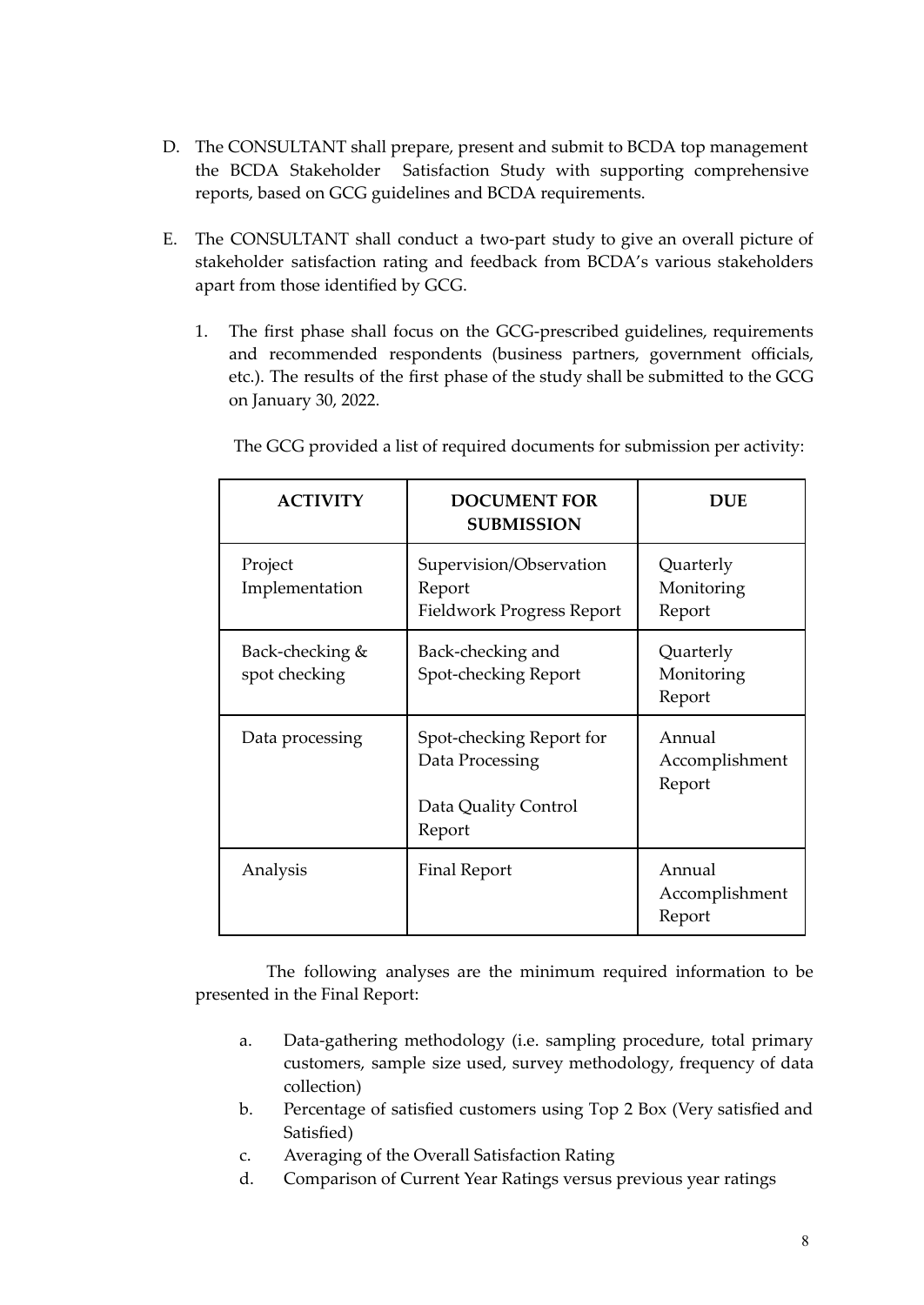- e. Crosstabs of the reasons for overall satisfaction rating against type of raters (positive and negative) to determine the Top Reasons for Satisfaction and top reasons for dissatisfaction
- f. Deriving Importance (Note: Not applicable to customer types with sample size of  $n \leq 30$
- g. Plotting in a scatter diagram
- 2. The second phase shall include other BCDA stakeholders, as identified in previous studies.
- F. The CONSULTANT shall adhere to agreed timelines.
- G. The CONSULTANT shall shoulder the compensation of the project team and support staff that will be engaged for the conduct of the Study, as well as the expenses for meals, transportation, and additional accommodation, if in case the BCDA staff house is unavailable on required dates.

# VI. **METHODOLOGY**

- A. The prospective CONSULTANTS shall be evaluated based on a Quality-Cost Based Evaluation (QCBE) as prescribed in Section 33.2.1.B of the IRR of RA 9184.
- B. Each CONSULTANT shall submit its technical and financial proposals simultaneously in separate sealed envelopes.
- C. The technical proposal together with the financial proposal shall be considered in the evaluation of consultants. The technical proposals shall be evaluated first using the criteria in Section 33.2.2 of the IRR of RA 9184. Only the financial proposals of consultants who meet the minimum technical score of 70% shall then be opened.
- D. The financial proposal will be computed in the following manner:
	- 1. The CONSULTANT with the lowest financial proposal gets 100 points.
	- 2. The scores of the other CONSULTANTS will be computed using the formula:

$$
S_f = 100 \times F_1/F
$$

Where **S<sup>f</sup>** is the financial score, **F1** is the lowest financial proposal and **F** is the financial proposal for consideration.

E. The weight of the technical criteria together with the weight given to the financial proposal shall add to one hundred percent (100%).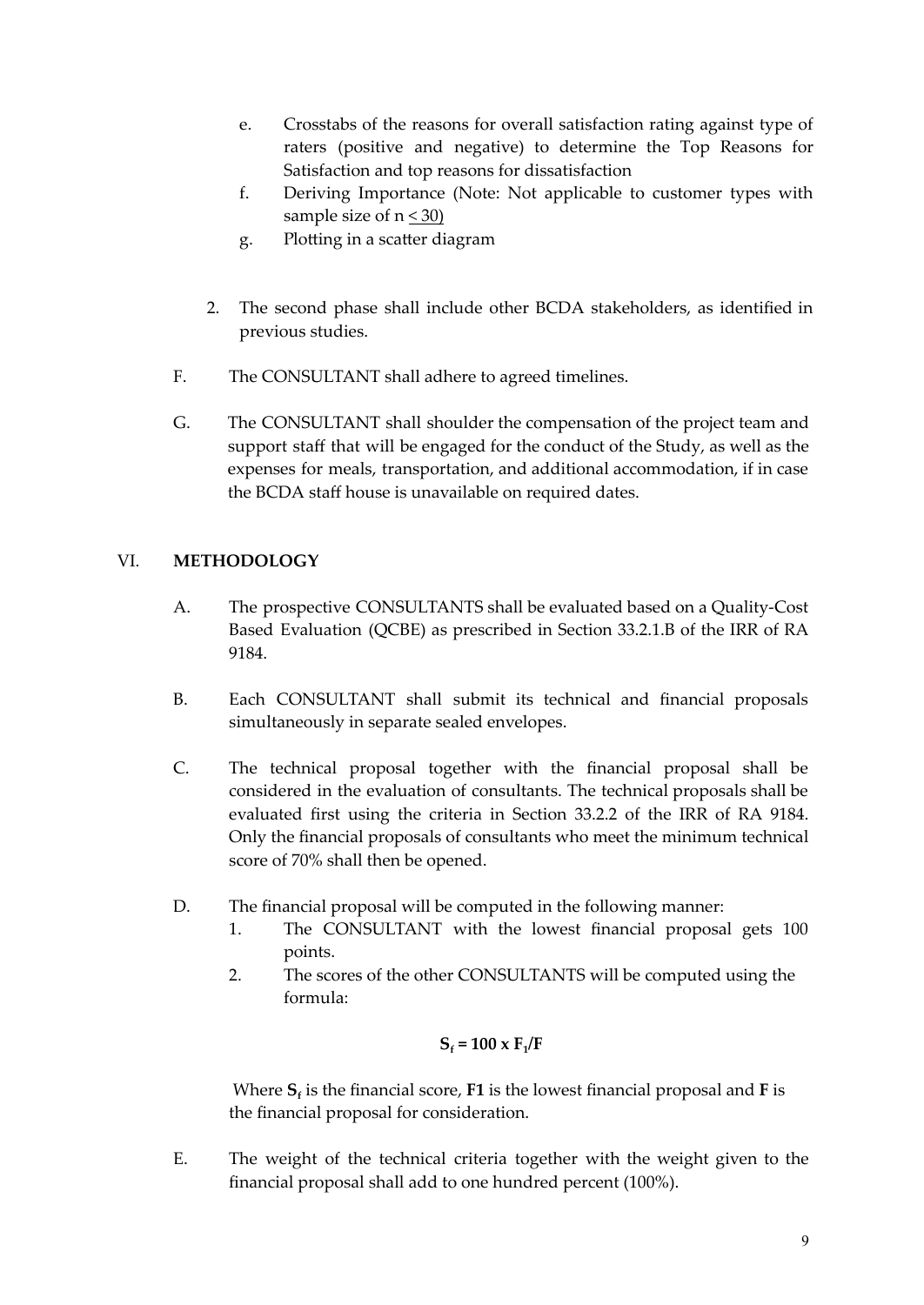F. Each CONSULTANT shall be evaluated according to BCDA's Criteria for Determining the Highest Rated Bid. Shown below are percentage values for the financial proposal and the technical proposal and the breakdown of values.

| <b>Evaluation Criteria</b>              | Weight  | Minimum                |
|-----------------------------------------|---------|------------------------|
|                                         |         | <b>Technical Score</b> |
| <b>Technical Proposal</b>               | 85%     |                        |
| Applicable Years of Experience of the   | 20%     |                        |
| Consultant/Firm (20%)                   |         |                        |
| Similar projects completed (20%)        | 20%     |                        |
| Qualification of personnel who shall be | 20%     |                        |
| assigned to the project (20%)           |         |                        |
| Research Design (40%)                   | 40%     |                        |
| <b>Financial Proposal</b>               | 15%     |                        |
| <b>TOTAL SCORE</b>                      | $100\%$ | 70 <sup>%</sup>        |

The **Minimum Technical Score** of 70% should be met.

G. The average score of each qualified CONSULTANT's technical proposal will be multiplied with the percentage value allowed as weight for Technical Proposals. The score earned by each CONSULTANT's financial proposal will also be multiplied with the percentage value allowed as weight of the Financial Proposal. The sum of both products becomes the total score of each CONSULTANT. The formula is shown below:

$$
S=S_t x T\% + S_f x F\%
$$

Where **S** is the Total Score;  $S_t$  is the technical score;  $S_f$  is the financial score; **T** is the weight given to the Technical Proposal and **F** is the weight given to the Financial Proposal.

- H. CONSULTANTS shall then be ranked in descending order based on the combined numerical ratings of their technical and financial proposals, from which the highest rated bid will be identified.
	- I. The financial proposals shall not exceed the approved budget for the contract and shall be deemed to include the cost of all taxes, duties, fees, levies and other charges imposed under applicable laws.
	- J. The conduct of Small Value Procurement for the Consulting Services for the BCDA 2021 Stakeholder Satisfaction Study may be delegated to the Public Affairs Department (end-user unit) as duly authorized by the Bids and Awards Committee for Consultancy. This is in accordance with Section 2(c) of the Guidelines for Shopping and Small Value Procurement by the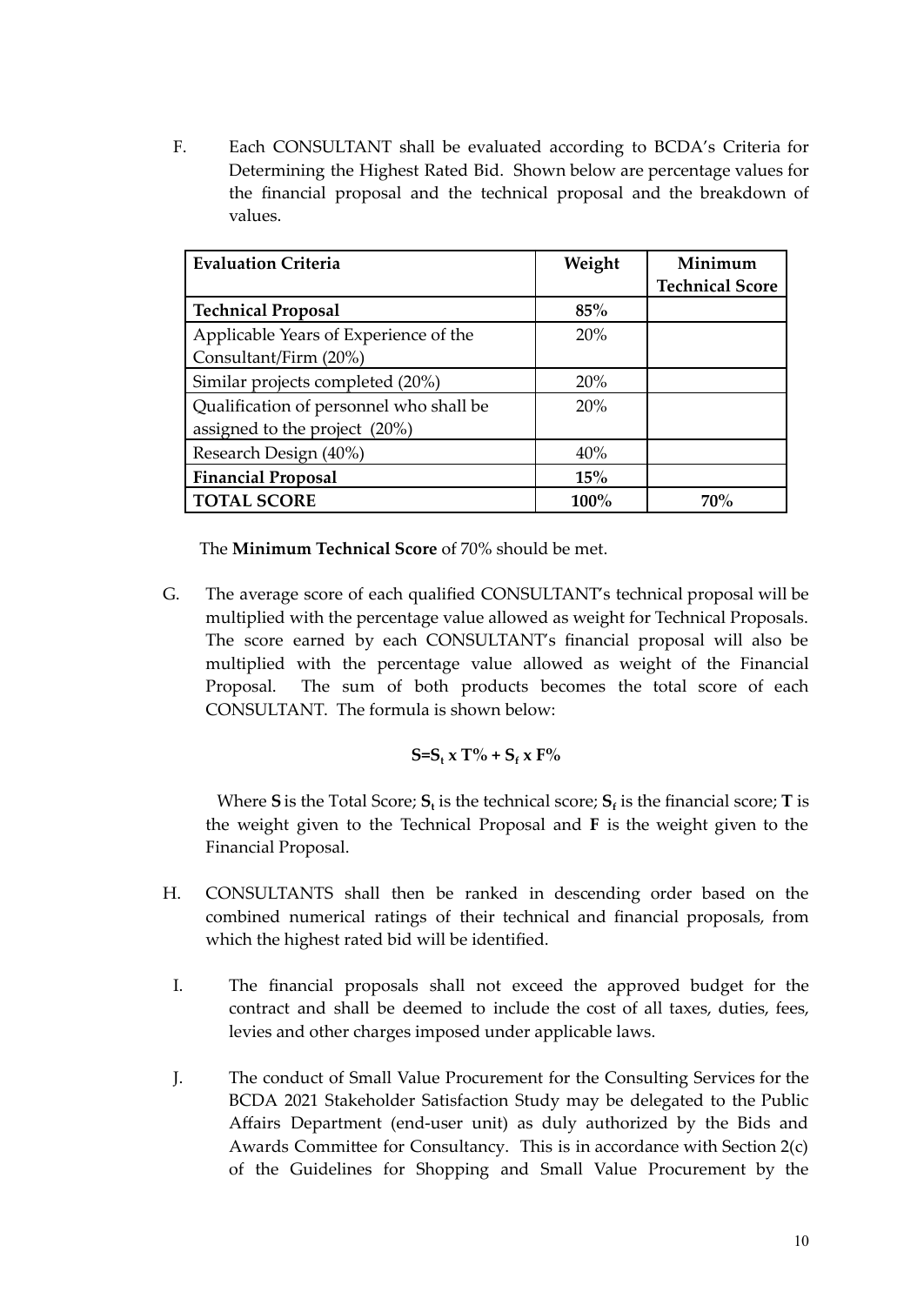Government Procurement Policy Board (GPPB) and Annex H of the IRR 9184.

K. For recording and monitoring purposes, all awards shall be immediately reported with all supporting documents to the Head of the Procurement Entity, through the BAC-C, to ensure compliance with all the conditions and requirements provided for under R.A. 9184, its IRR and related guidelines.

## VII. **MINIMUM QUALIFICATIONS OF THE CONSULTANT**

- A. The CONSULTANT must strictly be a reputable research and/or communications firm which has been in operations for at least two (2) years. In the case of joint ventures, the lead consulting firm should have at least two (2) years of business operation.
- B. The **research team** must be composed of the following four (4) key members: **OVERALL PROJECT MANAGER, RESEARCH EXECUTIVE, DATA PROCESSING MANAGER AND FIELD MANAGER**.
- C. The identified members of the proposed research team must have at least three (3) years experience in communications research as related to his function in the team.
- D. The identified members of the proposed research team must have handled at least three (3) research projects which are similar in nature to the requirement (e.g. evaluative research, survey, stakeholder relations studies, etc.) in a capacity related to his/her function in the team.
- E. The CONSULTANT must provide the necessary manpower support for the conduct of the BCDA 2021 Stakeholder Satisfaction Study, as required in the GCG guideline.
- F. The CONSULTANT must be registered online with the Philippine Government Electronic Procurement System (http://www.philgeps.gov.ph) as a legitimate service provider for government requirements. The CONSULTANT is mandated to register with the PhilGEPS and provide a PhilGEPS Registration number as a condition for award of the contract.
- G. The CONSULTANT shall be assessed based on the most favorable compliance with the criteria.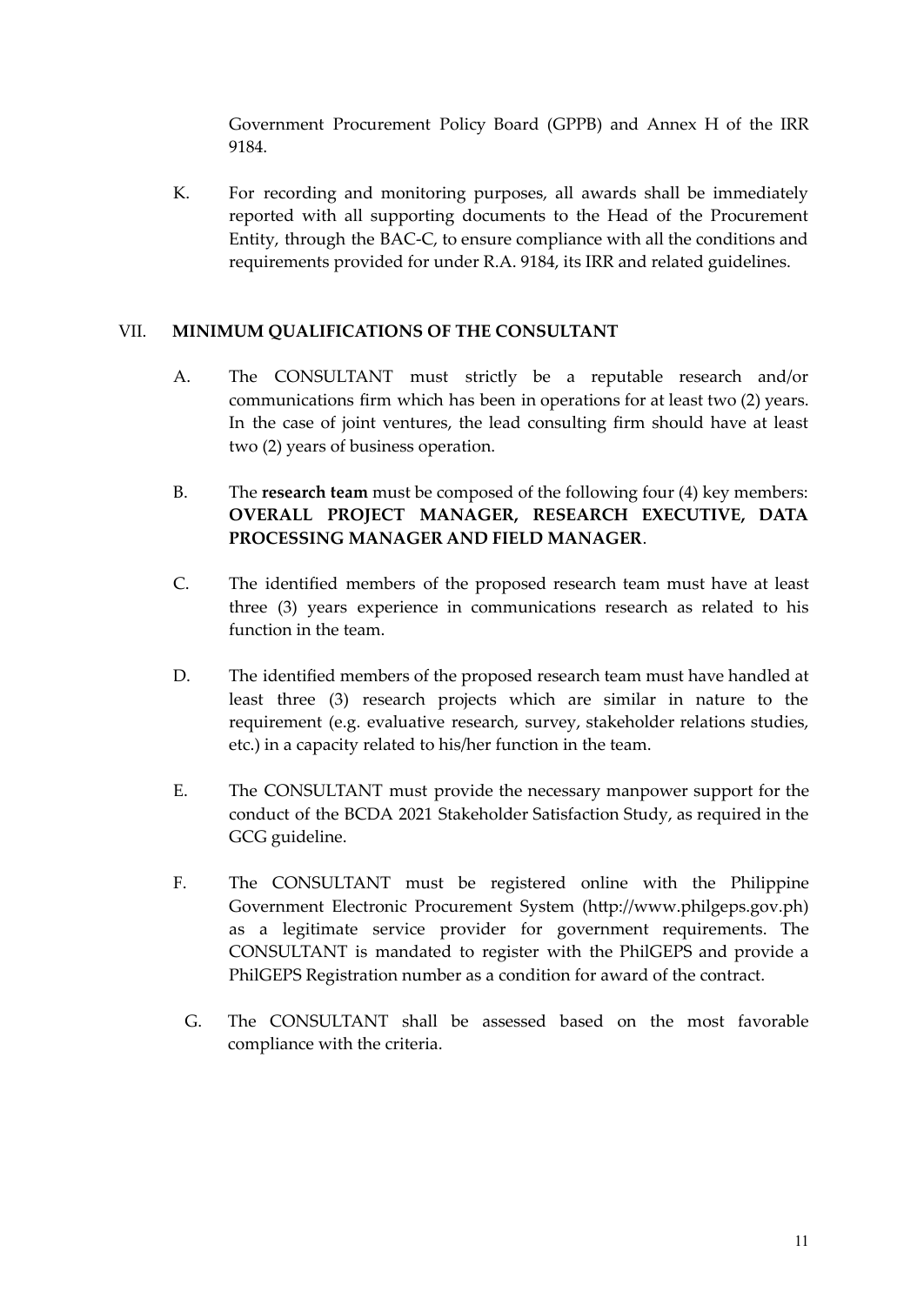#### VIII. **REQUIREMENTS**

#### **A. Technical Proposal**:

The CONSULTANT is required to submit the following documents described in Annex H of the Revised IRR of RA 9184 under "Appendix A: Documentary Requirement of Alternative Methods of Procurement as bases for technical evaluation by BCDA.

| Annex A: | Valid and current Mayor's Permit (city or municipal)/<br>Municipal License, where the principal place of business of<br>the prospective bidder is located.                                                                     |
|----------|--------------------------------------------------------------------------------------------------------------------------------------------------------------------------------------------------------------------------------|
| Annex B: | <b>Valid Tax Clearance</b>                                                                                                                                                                                                     |
| Annex C: | <b>PhilGEPS Registration Number</b>                                                                                                                                                                                            |
| Annex D: | <b>Company Profile</b>                                                                                                                                                                                                         |
| Annex E: | List of similar ongoing and completed projects of the firm<br>from June 4, 2019 to present (Technical Proposal Form 1)                                                                                                         |
| Annex F: | <b>CV</b> of Consultant's Assigned Key Team Members<br>Each CV should show the length of experience and a list of<br>ongoing and completed projects handled from June 4, 2019<br>until the present (Technical Proposal Form 2) |
| Annex G: | <b>Research Design &amp; Methodology</b><br>1) Research context<br>2) Researcher's Roles<br>3) Methodology,<br>4) Sampling Strategy<br>5) Data collection,<br>6) Data Processing & Analysis<br>7) Timeline                     |
| Annex H: | <b>Omnibus Sworn Statement</b> (Technical Proposal Form 3)                                                                                                                                                                     |

- Annex I: **2020 Income/Business Tax Return**
- **B. Financial Proposal :**

The CONSULTANT is also required to submit its **Financial Proposal in a separate sealed envelope.** The financial proposals shall not exceed the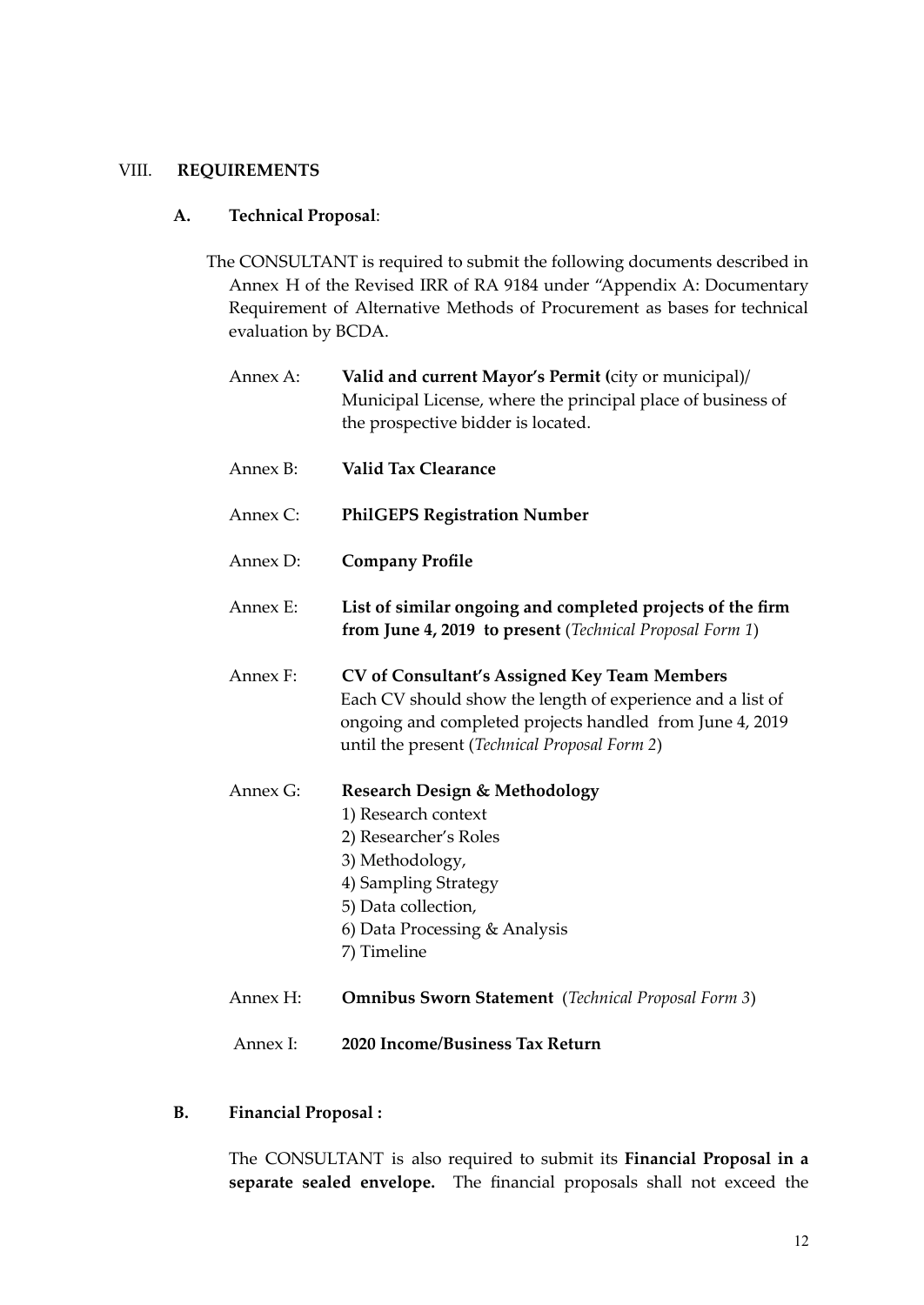approved budget for the contract and shall be deemed to include the cost of all taxes, duties, fees, levies and other charges imposed under applicable laws. Only the financial proposals of the consultants who meet the minimum technical score of 70% will be opened.

## **C. Sealing of Proposal:**

The CONSULTANT shall enclose its technical proposal and other documentary requirements (Annexes A to H) in one sealed envelope marked "TECHNICAL PROPOSAL," and the financial proposal in **another** sealed envelope marked "FINANCIAL PROPOSAL." Both envelopes will be enclosed in an outer envelope marked "BIDDING PROPOSAL FOR CONSULTING SERVICES FOR THE BCDA 2021 STAKEHOLDER SATISFACTION STUDY."

# **IX. TERMS OF PAYMENT**

For the services rendered under the Contract, the CONSULTANT shall be paid the maximum amount of Eight Hundred Thousand Pesos (Php800,000.00), or the total amount indicated in the bid but not higher than the ABC, which is inclusive of all applicable taxes, fees and incidental expenses.

The CONSULTANT shall be paid in the following terms:

20% upon approval of the survey questionnaire

30% upon completion, submission to and acceptance by BCDA of the report on Phase 1 of the study

50% upon submission to and acceptance by BCDA of the Final Report on the BCDA 2021 Stakeholder Satisfaction Study.

# **X. LIQUIDATED DAMAGES**

The CONSULTANT obligates itself to perform and complete all the Services within the period specified in Annex "C" beginning from the starting date exclusive of such extensions of time as may be mutually agreed upon in writing. Should the CONSULTANT fail to complete the Services within the stipulated time, liquidated damages, not by way of penalty, shall be paid to BCDA by the CONSULTANT in an amount equal to one-tenth of one percent (1/10 of 1%) of the total Contract price minus the value of the completed portions of the Contract certified by BCDA for each calendar day of delay until the Services are completed.

### **XI. SERVICES**

### A. **Standard of Service**

The CONSULTANT shall fulfill its obligations under the Contract by using its technical expertise and according to the best-accepted professional and industry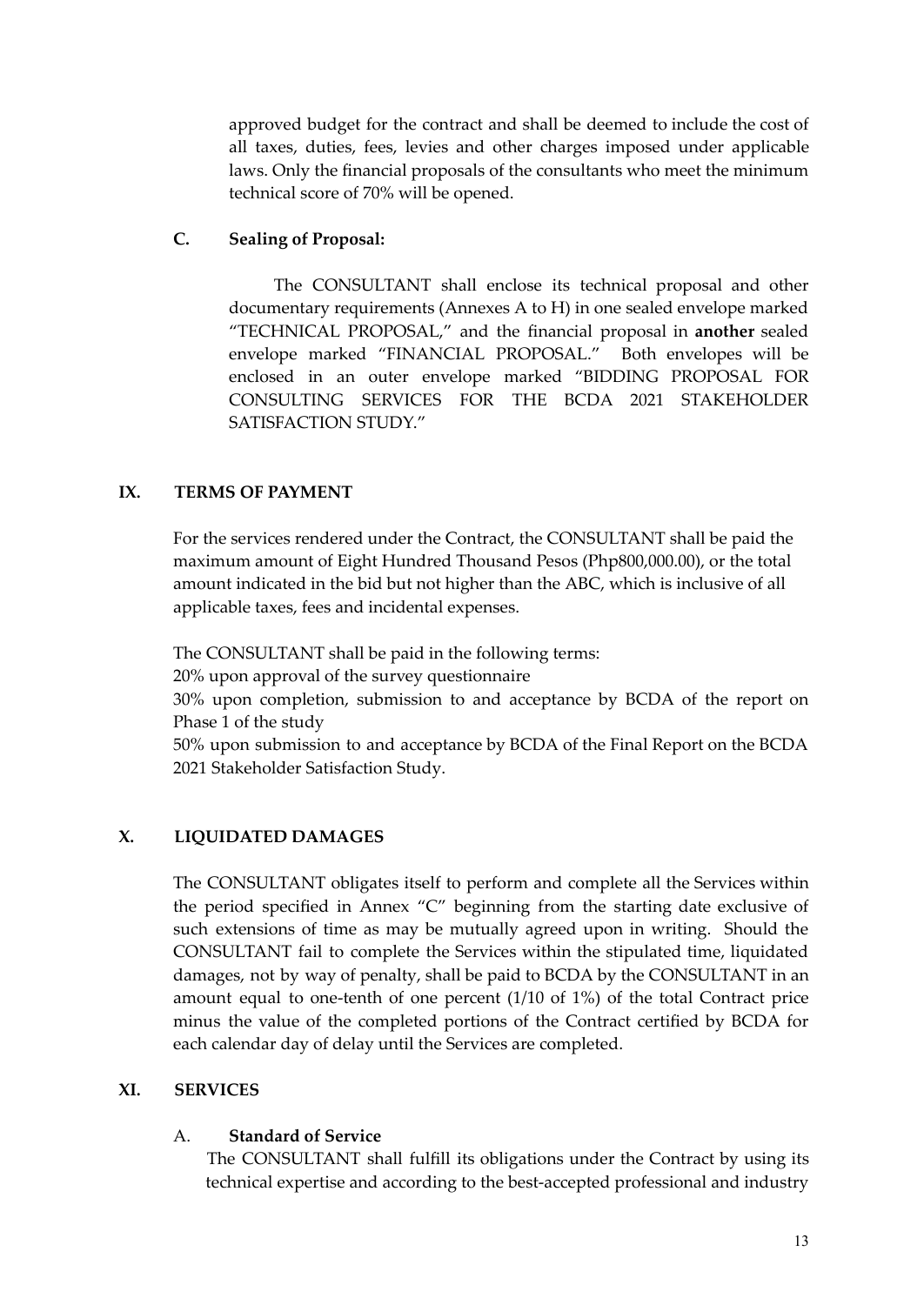standards. The CONSULTANT shall exercise all reasonable skill, care, diligence, and prudence in the discharge of the duties agreed to be performed and shall always work in the best interest of BCDA. To attain these, the CONSULTANT shall provide additional personnel with sufficient qualifications and experience to ensure the full and satisfactory accomplishment of the required services/undertakings.

The services shall be conducted by the CONSULTANT in accordance with the instructions or directions made or to be made by the BCDA at any time before its completion. The CONSULTANT shall conduct regular consultation with BCDA in relation to the undertaking of its responsibilities under the Contract.

## B. **Confidentiality Clause**

The CONSULTANT shall hold and maintain confidential all materials and information which shall come into its possession, or knowledge in connection with the Contract or its performance, and not to make use thereof other than for the purpose of the Contract.

After the completion or termination of the Contract, all materials, data, proprietary information and other related documents provided to the CONSULTANT and which have been derived in relation to and as a consequence of the implementation of the Contract, shall be immediately turned over to BCDA without need of demand.

The CONSULTANT undertakes that it shall make appropriate instructions to its employees who need to have access to such information and materials to strictly observe the confidentiality thereof.

The CONSULTANT shall likewise oblige the supplier/service provider to be bound by this confidentiality.

The obligation of the CONSULTANT under this Section shall remain effective even after the termination of this Contract.

Any violation of this Article by the CONSULTANT shall make him liable to BCDA for the penalty equal to ten percent (10%) of the total consideration stipulated herein.

### C. **Reservation Clause**

BCDA has the right to reject any and all bids, declare a failure of bidding, or award the contract in the following situations:

1. If there is prima facie evidence of collusion between officers or employees of BCDA, or between the BAC or any of its members and any of the bidders, or if the collusion is between or among the bidders themselves, or